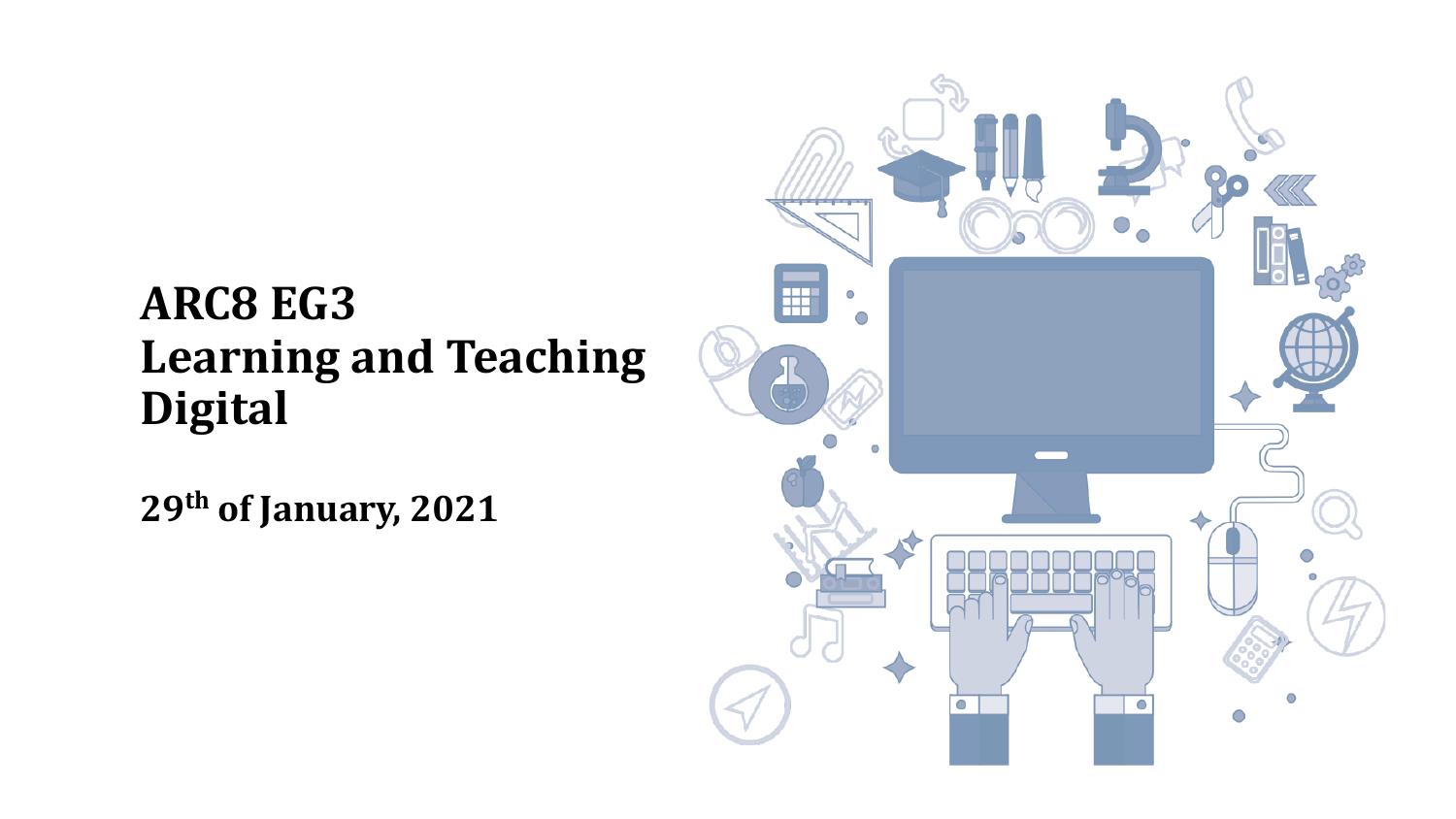## How inclusive are the digital learning and teaching policies and practices currently, **what is the status quo?**

- According to the OECD, there is a clear **link** between where people live, their socioeconomic status, their level of education and the employment they have (or do not have) and their level of digital proficiency
- **Digital inclusion goes hand-in-hand with social inclusion; 43 % of Europeans lack basic digital skills** with significant disparities within and between Member States and based on socioeconomic status, age, income, gender, level of education and employment
	- For example, a manual labourer on the minimum wage and with no diplomas living in rural Romania is likely to have much less developed digital skills than a highly educated, high-earning lawyer living in Stockholm
- The transition towards digital education illustrated the need for **further Member State cooperation** on the solutions and tools used and **funding for education has remained limited** despite the growing needs of the educational systems
- The new context and the lack of adaptation of digital tools for **learners with special needs** has **widened the already existing gaps** and has sometimes led to major delays in their education and training
- Within the European Union, a considerable **gender gap opens in terms of employment in the ICT sector** or in jobs requiring advanced digital skills, with women making up only 21.5 per cent of workers in digital jobs
- Romania example: in the context of the Covid-19 outbreak, close to 1 million children, representing 32% of pupils, did not have access to education for several months due to low access to basic infrastructure
- Key EU documents: Digital Education Action Plan, European Education Area, Digital Europe, European Skills Agenda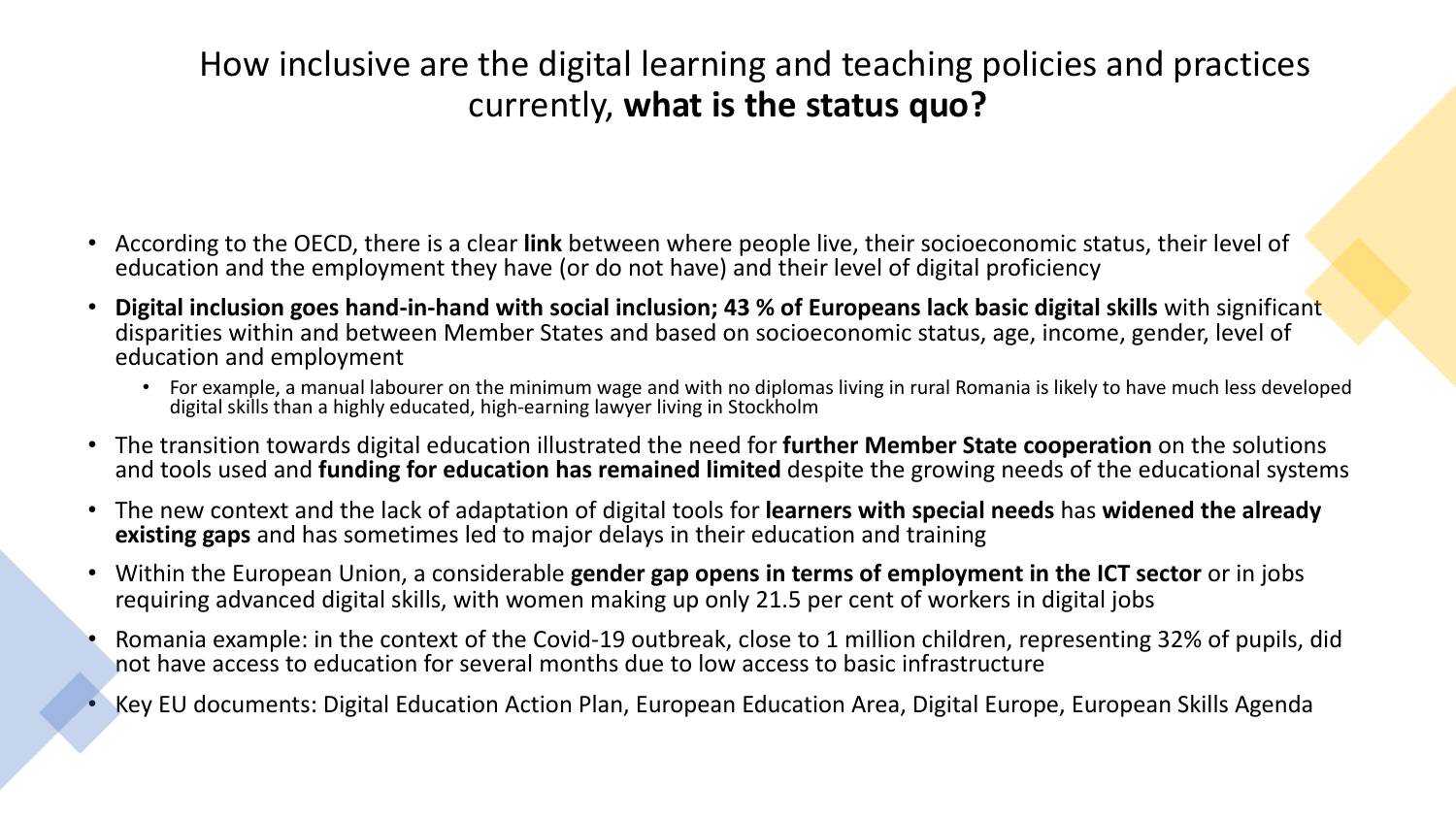How inclusive are the digital learning and teaching policies and practices currently, **what is the status quo?**



- Uneven access to distance learning, quality and well-being have been key concerns during 2020
- In some Member States, **coverage** was almost universal (e.g. in Slovenia fewer than 2% of pupils could not be reached), in others a significant share of pupils were **left without education** (e.g. 48% of pupils in Italy)
- **Reasons for exclusion** included lack of devices, inadequate internet connections and/or difficult home situations, and many Member States distributed tablets and laptops to fill these gaps.
- According to the Education and Training Monitor 2020, the share of students attending **highly digitally equipped and connected schools** differs widely across Europe, is highest in Nordic countries, and ranges from 35% (ISCED 1) to 52% (ISCED 2) to 72% (ISCED 3)
- **Only 8% of pupils attend schools located in a village or a small city** which have access to a **high-speed Internet** above 100 Mbps
- Romania example: 49% of Romanian homes subscribe to ultrafast (at least 100 Mbps) broadband, the fifth highest figure in the EU, however, digitisation of the economy lags behind, almost one fifth of Romanians have never used the internet, and less than a third have at least basic digital skills

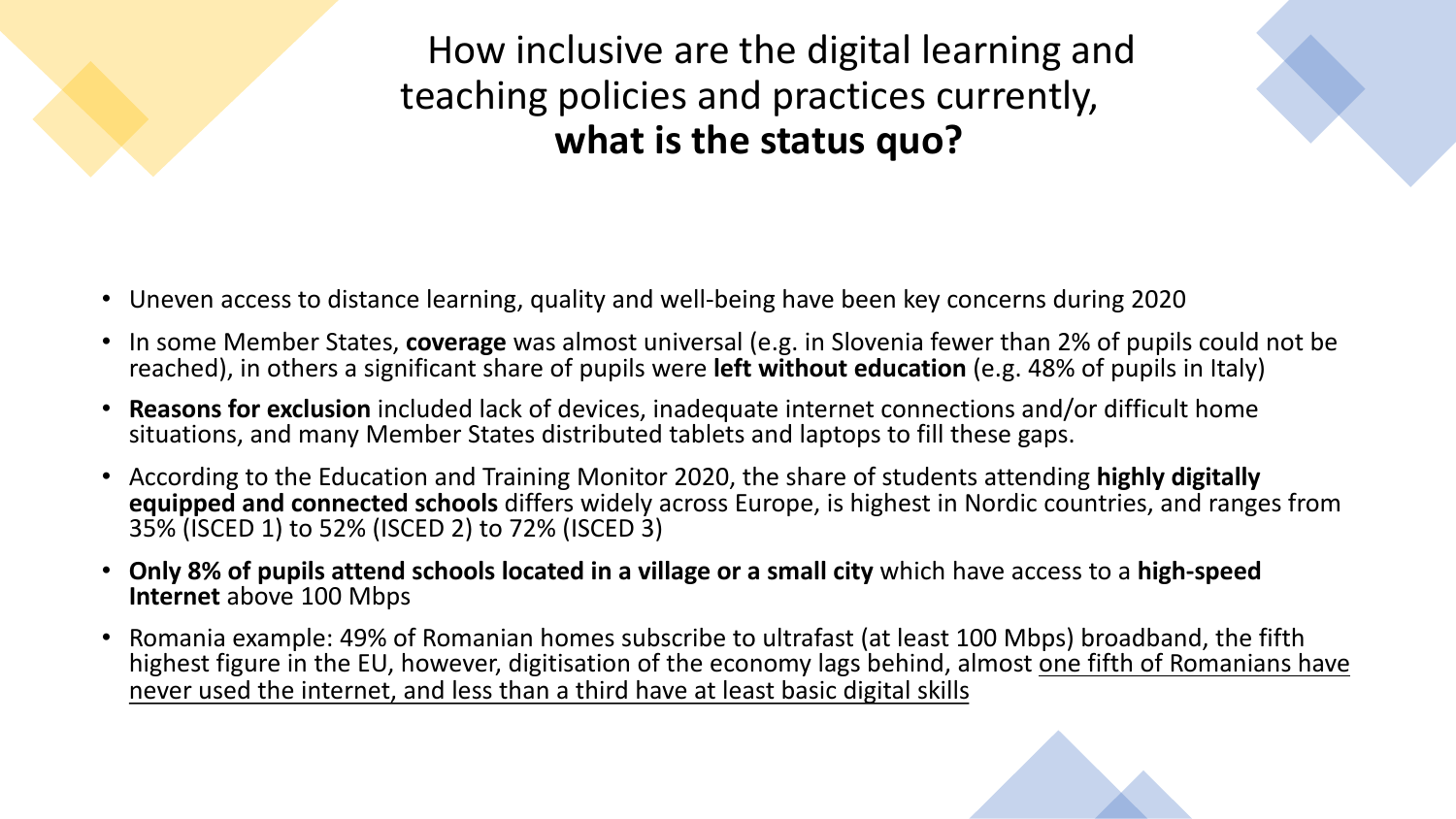# What **potential risks** do you foresee that could jeopardize greater inclusion in digital learning and teaching in the next 10 years?

#### **Lack of access leading to greater inequalities**

• The crisis may have affected vulnerable learners most, including those from lower socio-economic backgrounds and those with special educational needs and in rural or remote areas

#### **Lack of skills for the emerging labour market**

- 90 % of jobs expected to require some form of digital skills in the future
- digital proficiency for lower-skilled adults, persons with disabilities, persons from vulnerable groups and older people - in 2018, just 4.3 % of low-skilled adults used any form of adult learning

**Lack of proper investments in digital infrastructure, tools and appropriate preparation of teachers**

**Lack of adapted methods, curricula and devices, especially secured devices in what regards cybersecurity**